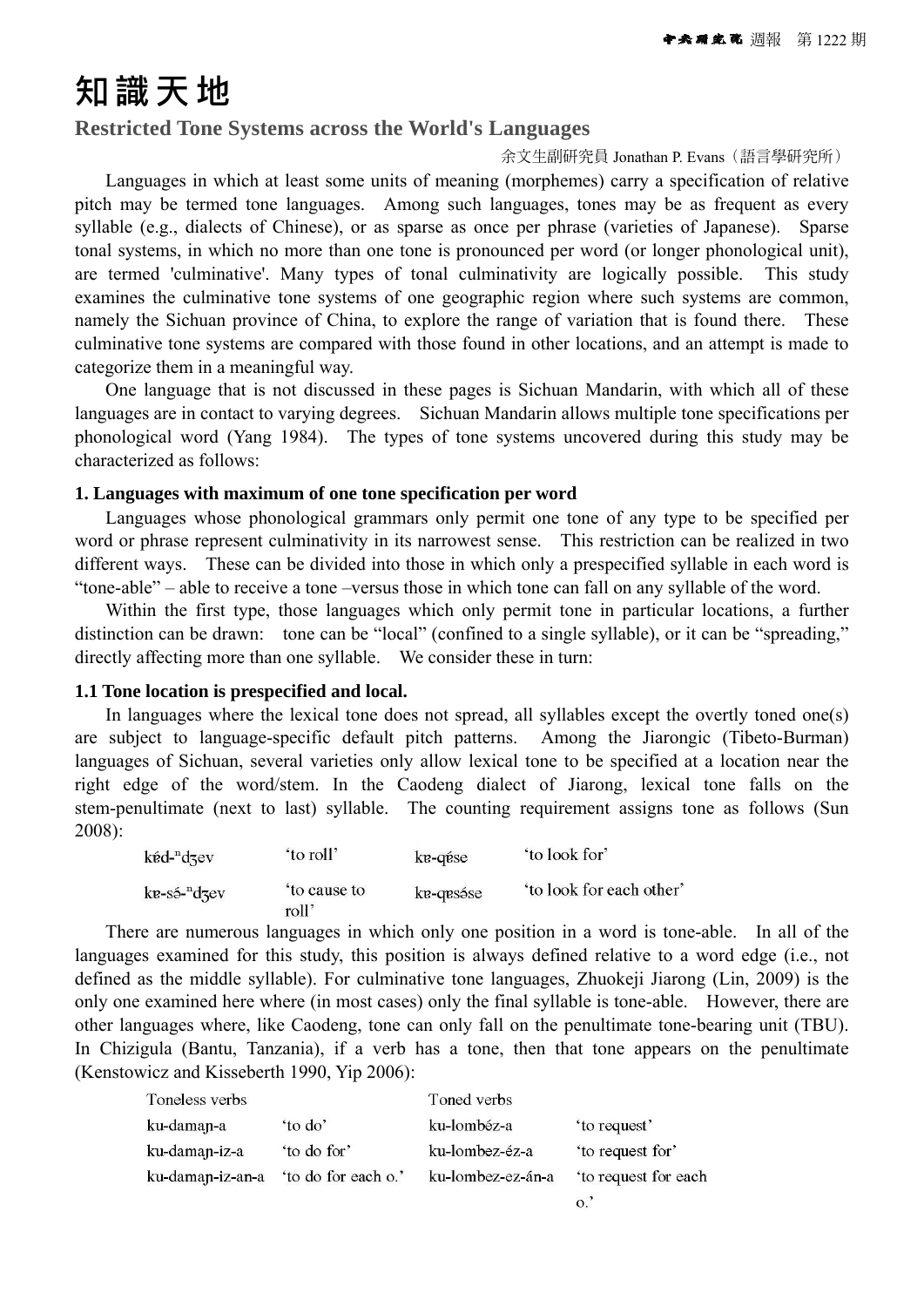### **1.2 Tone location is prespecified and tone spreads.**

In addition to the above-described local tone systems, some languages of Sichuan have spreading systems, in which the tone of the first morpheme (element of meaning) determines all or most of the tonal melody of the word. This project has not found spreading tonal systems where the tone is only specified on the right edge of the word and spreads leftward. If such systems exist, they are less common than left-aligned, right-spreading tone systems. A frequently cited case of tone that starts on the left edge and spreads to the right edge is the West African language Mende (Leben 1978, Zoll 2003):

| H          | kó              | 'war'       | pélé  | 'house'    | háwámá                                                                                                                                                                                                                                                                                                                             | 'waistline'  |
|------------|-----------------|-------------|-------|------------|------------------------------------------------------------------------------------------------------------------------------------------------------------------------------------------------------------------------------------------------------------------------------------------------------------------------------------|--------------|
| L          | kpà             | 'debt'      | bèlè  | 'trousers' | kpàkàlì                                                                                                                                                                                                                                                                                                                            | 'tripod      |
|            |                 |             |       |            |                                                                                                                                                                                                                                                                                                                                    | chair'       |
| HL         | mbû             | 'owl'       | ngílà | 'dog'      | félàmà                                                                                                                                                                                                                                                                                                                             | 'junction'   |
| LH         | mbă             | 'rice'      | fàndé | 'cotton'   | lèlèmá                                                                                                                                                                                                                                                                                                                             | 'mantis'     |
|            |                 |             |       |            | ndàvúlá                                                                                                                                                                                                                                                                                                                            | 'sling'      |
| LHL        | mb <sup>a</sup> | 'companion' | nyàhâ | 'woman'    | nìkílì                                                                                                                                                                                                                                                                                                                             | 'groundnut'  |
| <b>HLH</b> |                 |             | ndéwě | 'sibling'  | yámbùwú                                                                                                                                                                                                                                                                                                                            | 'tree (sp.)' |
| HLHL       |                 |             |       |            | kónùgû                                                                                                                                                                                                                                                                                                                             | 'centipede'  |
|            |                 |             |       |            | $\mathbf{1}$ $\mathbf{2}$ $\mathbf{3}$ $\mathbf{4}$ $\mathbf{5}$ $\mathbf{6}$ $\mathbf{7}$ $\mathbf{8}$ $\mathbf{8}$ $\mathbf{9}$ $\mathbf{1}$ $\mathbf{1}$ $\mathbf{1}$ $\mathbf{1}$ $\mathbf{1}$ $\mathbf{1}$ $\mathbf{1}$ $\mathbf{1}$ $\mathbf{1}$ $\mathbf{1}$ $\mathbf{1}$ $\mathbf{1}$ $\mathbf{1}$ $\mathbf{1}$ $\mathbf{$ |              |

dúmbèékà 'star'

In Niuwozi Pumi (Qiangic; on the Southwest border of Sichuan with Yunnan province), specified tones fall on the last syllable of the first morpheme and spread rightward; the last tone in a cluster can link to two syllables. Toneless syllables surface with default L tone (data from Ding, 2006, analysis revised):

| H   | $bi^H$                                     | $bi^H$ qe <sup>H</sup>                             | $\mathbf{b}$ i <sup>H</sup> ii <sup>H</sup> $\mathbf{n}$ <sup>L</sup>                         | $biH 1iH 1iL$                                                              |
|-----|--------------------------------------------|----------------------------------------------------|-----------------------------------------------------------------------------------------------|----------------------------------------------------------------------------|
|     | 'sun'                                      | 'as for sun'                                       | 'sunflower stem'                                                                              | 'sunflower'                                                                |
|     |                                            | $t\tilde{\mathrm{o}}^{\mathrm{L}}$ pu <sup>H</sup> | $t\tilde{o}^L$ pu <sup>H</sup> $k\ddot{u}^H$                                                  | $t\tilde{o}^L$ pu $^H$ m <sub>3</sub> H $^4e^L$                            |
|     |                                            | 'donkey'                                           | 'donkey head'                                                                                 | 'donkey tail'                                                              |
| HL  | $b$ i $\overline{\mathrm{HL}}$             | $\overline{bi}^H$ ge <sup>L</sup>                  | $b_i$ <sup>H</sup> $b_i$ <sup>5</sup> $\tilde{b}$ $b_i$ <sup>5</sup> $\tilde{c}$ <sup>L</sup> | $biH bT \tilde{o}^L bT \tilde{o}^L$ qe <sup>L</sup>                        |
|     | 'honey'                                    | 'as for                                            | 'roasted flour with                                                                           | 'as for roasted flour with                                                 |
|     |                                            | honey'                                             | honey'                                                                                        | honey'                                                                     |
| LH  |                                            | $I\oplus^L$ t $\int_i^I$                           | $I\oplus^L t\uparrow i^L \uparrow \tilde{0}^H$                                                | $I\oplus^L$ t $\int_1^L \int_0^H \mathrm{d} \mathrm{e}^H$                  |
|     |                                            | 'liquor'                                           | 'clean liquor'                                                                                | 'as for clean liquor'                                                      |
|     |                                            |                                                    | $d\varphi_L$ is $\tilde{\mathfrak{u}}_{\Gamma}$                                               | $d e^L$ $I e^L$ $I I^L$ $si^H$                                             |
|     |                                            |                                                    | 'concentrate'                                                                                 | 'concentrated'                                                             |
| LHL | $t \int_{i}^{t} \overline{L} \overline{H}$ | $t\mathfrak{f}^{\perp}$ m $\tilde{e}^{\mathrm{H}}$ | $\overline{t\beta^L n} \hat{i}^H d\overline{3} \hat{j} \tilde{\epsilon}^L$                    | tfi <sup>L</sup> m <sup>H</sup> djeLio <sup>L</sup>                        |
|     | 'dog'                                      | 'dog hair'                                         | 'dog-nose group'                                                                              | 'dog-nose groups'                                                          |
|     |                                            | $d\vec{a}$ jõ $^L d\vec{a}$ i $^{LH}$              | $d$ zjõ <sup>L</sup> $d$ zi <sup>L</sup> k' $\mathbf{H}^{\text{H}}$                           | $d$ zjõ <sup>L</sup> $d$ zi <sup>L</sup> $m$ <sup>3H</sup> łe <sup>L</sup> |
|     |                                            | 'buffalo'                                          | 'buffalo head'                                                                                | 'buffalo tail'                                                             |

Among the western Tibeto-Burman languages, it is common for the left edge tone to determine the pitch patterns of most syllables, if not the whole word, as in Tibetan dialects and Tamangic languages (Nepal). Culminative spreading tones are also found in Wu dialects of Chinese, where the tone of the metrically prominent first syllable spreads rightward, and tones in non-prominent positions are not pronounced:

| $se52 + pe52 \rightarrow 5521$       |  | 'three cups'                                                                                   |  |
|--------------------------------------|--|------------------------------------------------------------------------------------------------|--|
| $se52 + b\omega 23 \rightarrow 5521$ |  | 'three plates'                                                                                 |  |
| $sz34 + pe52 \rightarrow 3344$       |  | 'four cups'                                                                                    |  |
| $sz34 + b\omega 23 \rightarrow 3344$ |  | 'four plates'                                                                                  |  |
|                                      |  | According to Duanmu (1999) for words of three or more syllables all syllables after the second |  |

According to Duanmu (1999), for words of three or more syllables, all syllables after the second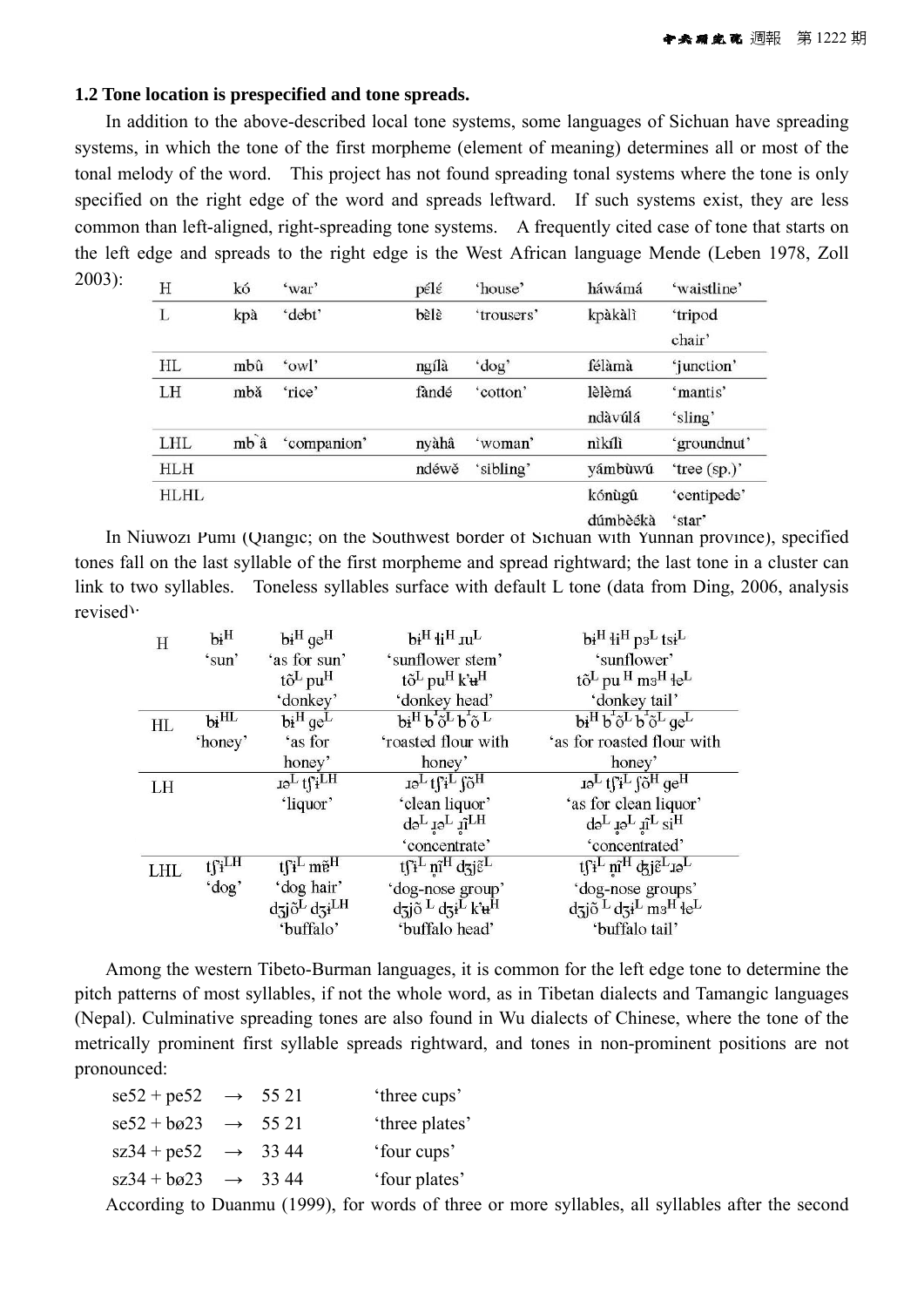receive default tone assignments. That is, the tone of the initial syllable spreads over one disyllabic foot. The distance that a spreading tone can travel is a variable among these languages. For the tone systems discussed above, Shanghai and Tamang can spread a tone across two syllables, Pumi from two to three syllables, and Mende can spread a left-edge tone all the way to the right edge of the prosodic word (up to four TBU's).

### **1.3 Tone location not morphologically prespecified.**

In some tone systems where only one tone can surface per prosodic word or phrase, the location of the "winning" tone is determined by factors other than locating a particular TBU. A straightforward case can be observed in Tiwa (Tibeto-Burman: Bodo-Garo; Northeast India), where one tone per word is specified, and the specification can fall on any syllable (Joseph & Burling 2001):

| Mono-      | Disyllables         |                        | Trisyllables |                       |                          |  |
|------------|---------------------|------------------------|--------------|-----------------------|--------------------------|--|
|            | $1^{\rm st} \sigma$ | $2^{\text{nd}} \sigma$ | $1st \sigma$ | $2^{\rm nd}$ $\sigma$ | $3^{\text{rd}}$ $\sigma$ |  |
| [H]        | $[H-H]$             | $[M-H]$                | [H-H-H]      | $[M-H-H]$             | $[M-M-H]$                |  |
| ná         | khú-jur             | kojá                   | khú-jur-o    | yan-gúl-o             | chor-ri-á                |  |
| 'you'      | 'lip'               | 'red'                  | 'on the lip' | 'at the back'         | 'lime'                   |  |
| [HL]       | $[H-L]$             | $[M-HL]$               | $[H-M-L]$    | $[M-H-L]$             | $[M-M-HL]$               |  |
| nâ         | khân-jur            | pan-sî                 | khân-jur-o   | pan-sî-na             | che-la-râu               |  |
| 'come out' | 'ear'               | 'flute'                | 'on the ear' | 'for the back'        | 'v. sis. Hu'             |  |

A much more complex case is found in the Jiarongic language Lavrung, where the location of the pronounced tone is determined by a set of complex interactions among input tones (J. Sun 2008):

(i) Pronounce the leftmost high (falling) tone.

(ii) If there are no high tones, then

a) Pronounce the rightmost low tone if the accentual domain contains no toneless syllables.

b) Otherwise pronounce the leftmost low tone.

| Input                                                 |               | Output                                   | Rule |
|-------------------------------------------------------|---------------|------------------------------------------|------|
| $sp\hat{o}$ 'meadow' + $ss\hat{o}$ 'wild berry'       | $\rightarrow$ | spôsasa 'strawberry'                     |      |
| $v \delta y$ 'butter' + $d z \hat{\imath}$ 'eat'      |               | vəy dzî                                  |      |
| <i>sněur</i> 'broad bean' + $c^h \tilde{A}^v v$ 'pod' | $\rightarrow$ | snourc <sup>h</sup> i'v 'broad-bean pod' | ii.a |
| $v \delta y$ 'butter' + u-dzi'eat [PFV]'              |               | věy u-dzi                                | ii.b |

# **2. Languages with a culminative restriction on some special tone**.

The Mianchi dialect of Southern Qiang has /H/ and /L/ tones, as well as contour /HL/ and /LH/, which are lexically rare. Mianchi also has lexically toneless syllables, to which a floating tone can link; if no /H/ is attached to a toneless syllable, it is pronounced with /L/ tone (details in Evans, 2008). The following compounds show that a floating tone attaches to the leftmost toneless syllable, that /L/ syllables have a tone linked to them (b vs. c), and that only one /H/ may be pronounced in a prosodic word (d): a 'head' b.  $/no/$  'cow' + 'head'

| $/(L)$ (H) /                                                                    | $\mathcal{O}$ -(L) (H) $\mathcal{O}$<br>من من                |  |  |
|---------------------------------------------------------------------------------|--------------------------------------------------------------|--|--|
| /qa.bza.tsə/                                                                    | /no-qa.bza.tso/                                              |  |  |
| [qà.bzá.tsò]                                                                    | $[n\delta - q\acute{a} \cdot bz\grave{a} \cdot ts\grave{c}]$ |  |  |
| c. /me.nou/ 'cat' $+$ 'head'                                                    | d. /bzě/ 'snake' + 'head'                                    |  |  |
| / L L (L) (H) $/$                                                               | / LH $(L)(H)$ /                                              |  |  |
| /me.nou-qa.bza.tso/                                                             | /bze-qa.bza.tso/                                             |  |  |
| $[m\tilde{e} \cdot n\tilde{o}u-q\tilde{a} \cdot bz\tilde{a} \cdot ts\tilde{o}]$ | [bzě-qà.bzà.tsò]                                             |  |  |
|                                                                                 |                                                              |  |  |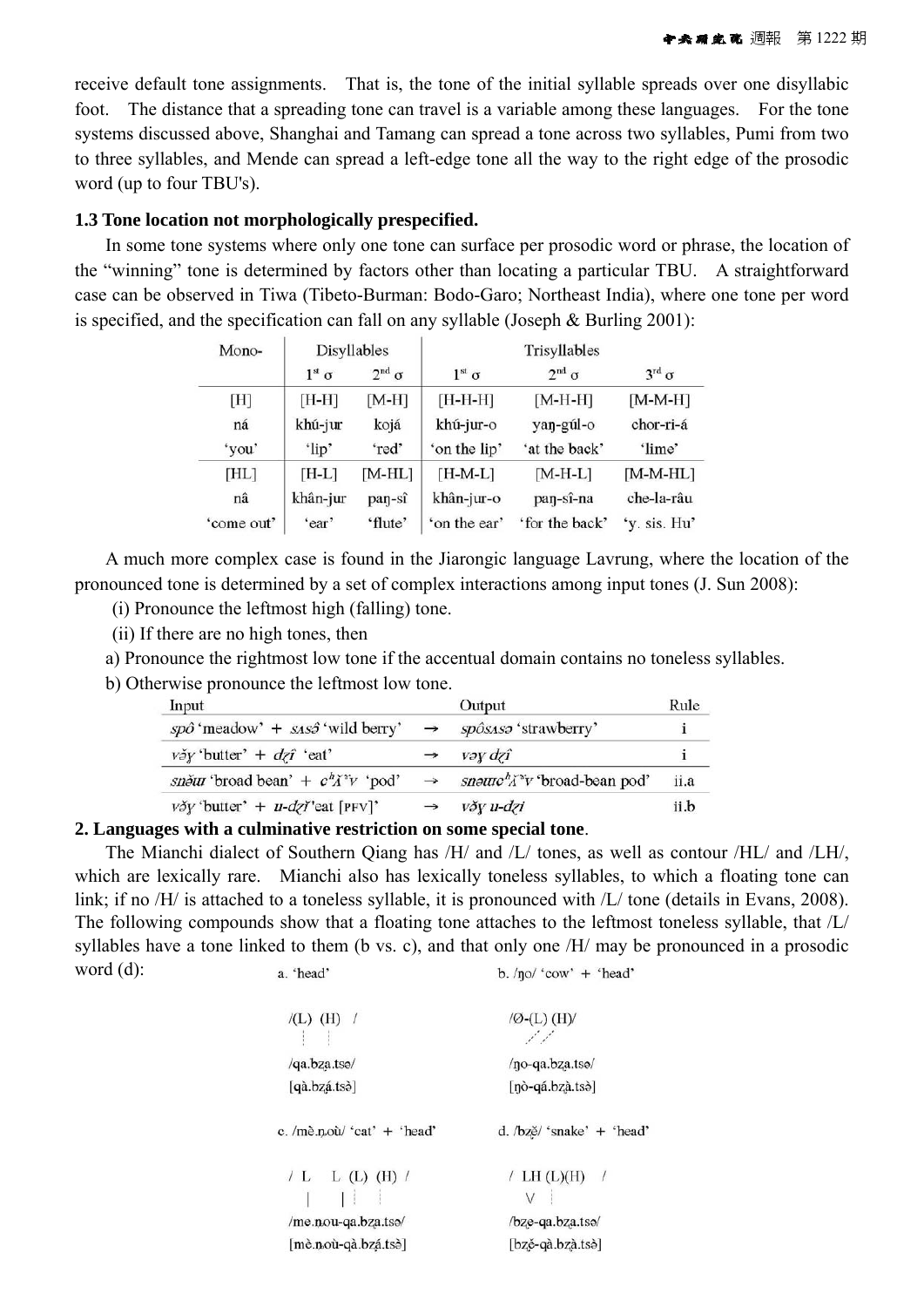## **3. Languages with multiple culminativities.**

It is generally assumed that tones tones are linked to levels of prosodic organization (Yip, 2006); thus, a tone can be linked to a mora (or short syllable, as in Greek and Japanese), a full syllable, or a prosodic foot (pair of TBU's, as in Shanghai and Tamang). We consider the outcome of each level of prosodic organization being able to receive a tone, assuming the following prosodic hierarchy (Selkirk 1980a, 1980b):

```
Pwd (Phonological Word) 
| 
    Ft (Foot) 
     | 
     σ (Syllable) 
     | 
     μ (Mora)
```
A phonological word consists of at least one binary foot, which in turn consists of either two syllables (CVCV) or two morae (CVV or CVC). In such a system, a tone assigned at the level of syllable or mora will not spread over multiple syllables/morae. However, a tone at the foot level will specify pitch on up to two syllables/morae, and tone at the Pwd level will assign pitch to each of its component syllables/morae. If tone can be specified once at any of these levels, the resulting structure is as follows:



In fact, this is the pattern that we observe in the Muka dialect of Southern Qiang:

| Tone                     | $\sigma$       | σσ                      | σσσ                       | σσσσ              |
|--------------------------|----------------|-------------------------|---------------------------|-------------------|
| location                 |                |                         |                           |                   |
| Pwd                      | 'no            | 'no-mje                 | 'no-lo.kwe                | 'ra.ko-ci.də      |
|                          | [n6]           | [ŋó mjé]                | [ŋó ló kwé]               | [rá kó cí dó]     |
|                          | 'bovine'       | 'cow'                   | 'old bovine'              | 'sickle'          |
| $1^{\rm st} \sigma$      | zu*            | zu*-mje                 | zu*-lo.kwe                | me*.gu.mi.dzi     |
|                          | $[z\acute{u}]$ | $[z$ ú mjè]             | [zú lò kwè]               | [mé gù mì dzì]    |
|                          | 'horse'        | 'mare'                  | 'old horse'               | 'thunder'         |
| $2^{\text{nd}}$ $\sigma$ |                | kso.zə*                 | kso.zo* mje               | kso.zo* se ni     |
|                          |                | $[ks\delta z\acute{o}]$ | [ksè zé mjè]              | [ksè zé sè nì]    |
|                          |                | 'musk deer'             | 'musk doe'                | 'musk deer liver' |
| $1st$ Ft                 |                | 'lu.1a*                 | $'$ lu. $a^*$ po          | 'lu.1a* zwe po    |
|                          |                | $[\![\text{Iú} \]$      | $[\mathrm{I}$ ú sá pè $]$ | [lú 1á zwè pè]    |
|                          |                | 'Small                  | 'Small                    | 'Small Heishui-   |
|                          |                | Heishui'                | Heishui-LOC'              | field-LOC'        |
|                          |                | (place)                 |                           |                   |
| $Ø$ (toneless)           | $\mathbf i$    | i-dzu                   | i-lo.kwe                  | ba.lu.ba.se       |
|                          | $[1]$          | [ì dzú]                 | $[i]$ lò kwé]             | [bà lù bà sé]     |
|                          | 'chicken'      | 'pheasant'              | 'old chicken'             | 'thing'           |